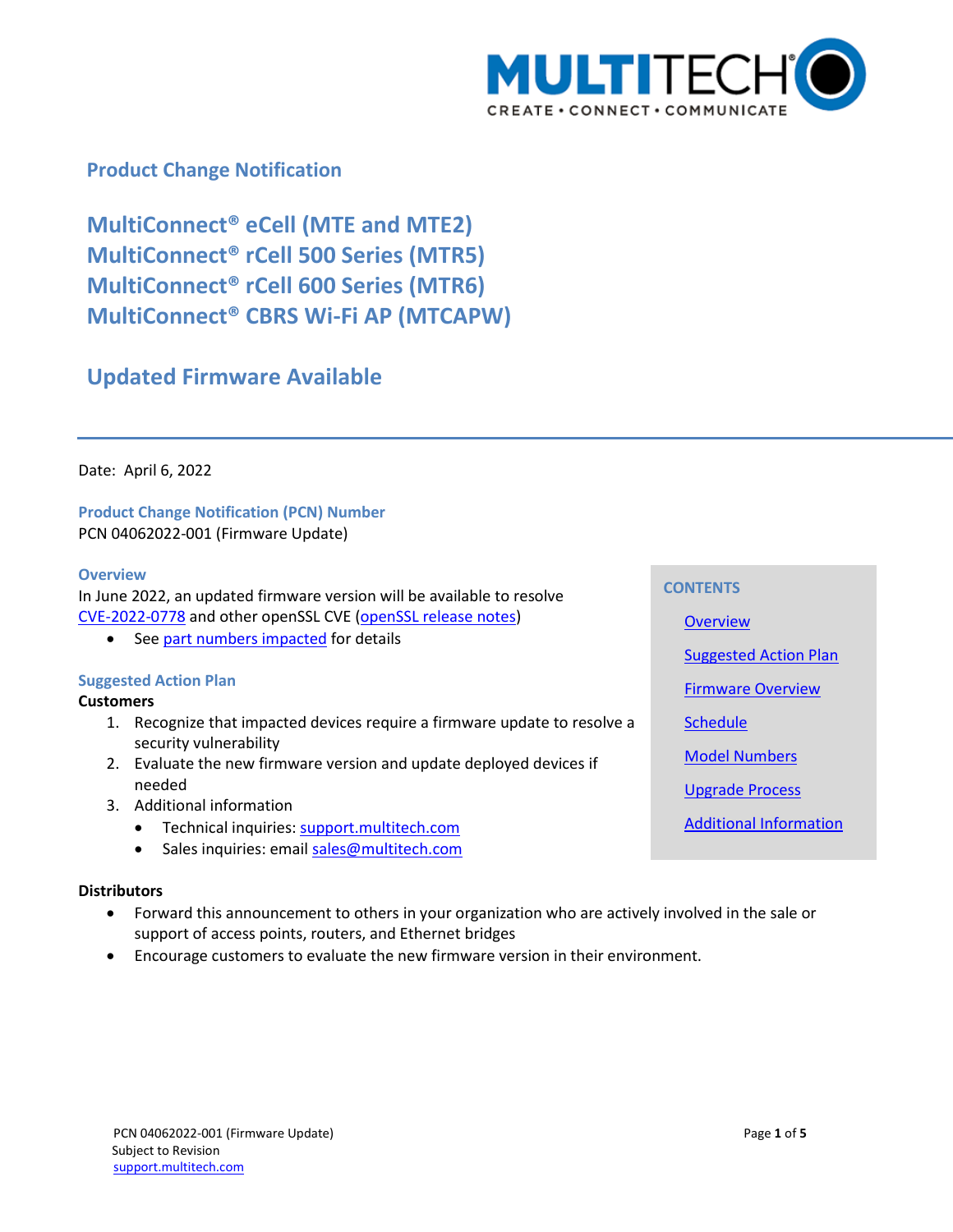

-

## <span id="page-1-1"></span>**Firmware Overview**

New firmware versions include the following operating system component update

Updated OpenSSL

- OpenSSL updated to version 1.1.1n
- Resolution to [CVE-2022-0778](https://nvd.nist.gov/vuln/detail/CVE-2022-0778) and other openSSL CVE [\(openSSL release notes\)](https://www.openssl.org/news/openssl-1.1.1-notes.html)
- Additional information available at:<http://www.multitech.com/landing-pages/security>

## <span id="page-1-2"></span>**Schedule**

New firmware versions will be available for download in June 2022.

## <span id="page-1-0"></span>**Ordering Part Numbers Impacted**

The following ordering part numbers are impacted by these updates:

- MultiConnect<sup>®</sup> eCell
	- o MTE-LAT6-B07-US
	- o MTE-LEU6-B07-EU-GB-AU
	- o MTE2-L12G2-B07-US
- MultiConnect® rCell 500 Series
	- o MTR5-LEU2-B04.R1-EU-GB
- MultiConnect® rCell 600 Series
	- o MTR6-L12G1-B04-US
- MultiConnect® CBRS Wi-Fi AP
	- o MTCAPW-L12G2-A600VA-CUA

#### <span id="page-1-3"></span>**Upgrade Process**

Updated firmware is available at [www.multitech.com.](http://www.multitech.com/)

- 1. Select the category and product family of interest
- 2. Locate and select the correct model number from the Product Listing
- 3. Visit the DOWNLOADS tab for the list of available firmware downloads
- MultiConnect® eCell
	- o MTE-LAT6-B07-US<https://www.multitech.com/models/92507165LF>
		- **DOWNLOADS tab, MTE-LAT6-v211**
	- o MTE-LEU6-B07-EU-GB-A[U https://www.multitech.com/models/92507166LF](https://www.multitech.com/models/92507166LF)
		- **DOWNLOADS tab, MTE-LEU6-v211**
	- o MTE2-L12G2-B07-US <https://www.multitech.com/models/92507163LF>
		- DOWNLOADS tab, MTE-Lxxx-v308
- MultiConnect® rCell 500 Series
	- o MTR5-LEU2-B04.R1-EU-GB<https://www.multitech.com/models/92507337LF>
		- DOWNLOADS tab, MTR5-LEU2-v420
- MultiConnect® rCell 600 Series
	- o MTR6-L12G1-B04-US <https://www.multitech.com/models/92507338LF>
	- DOWNLOADS tab, MTR6-L12G1-v506
- MultiConnect® CBRS Wi-Fi AP
	- o MTCAPW-L12G2-A600VA-CUA <https://www.multitech.com/models/92507151LF>
		- DOWNLOADS tab, MTCAPW-L12G2-v405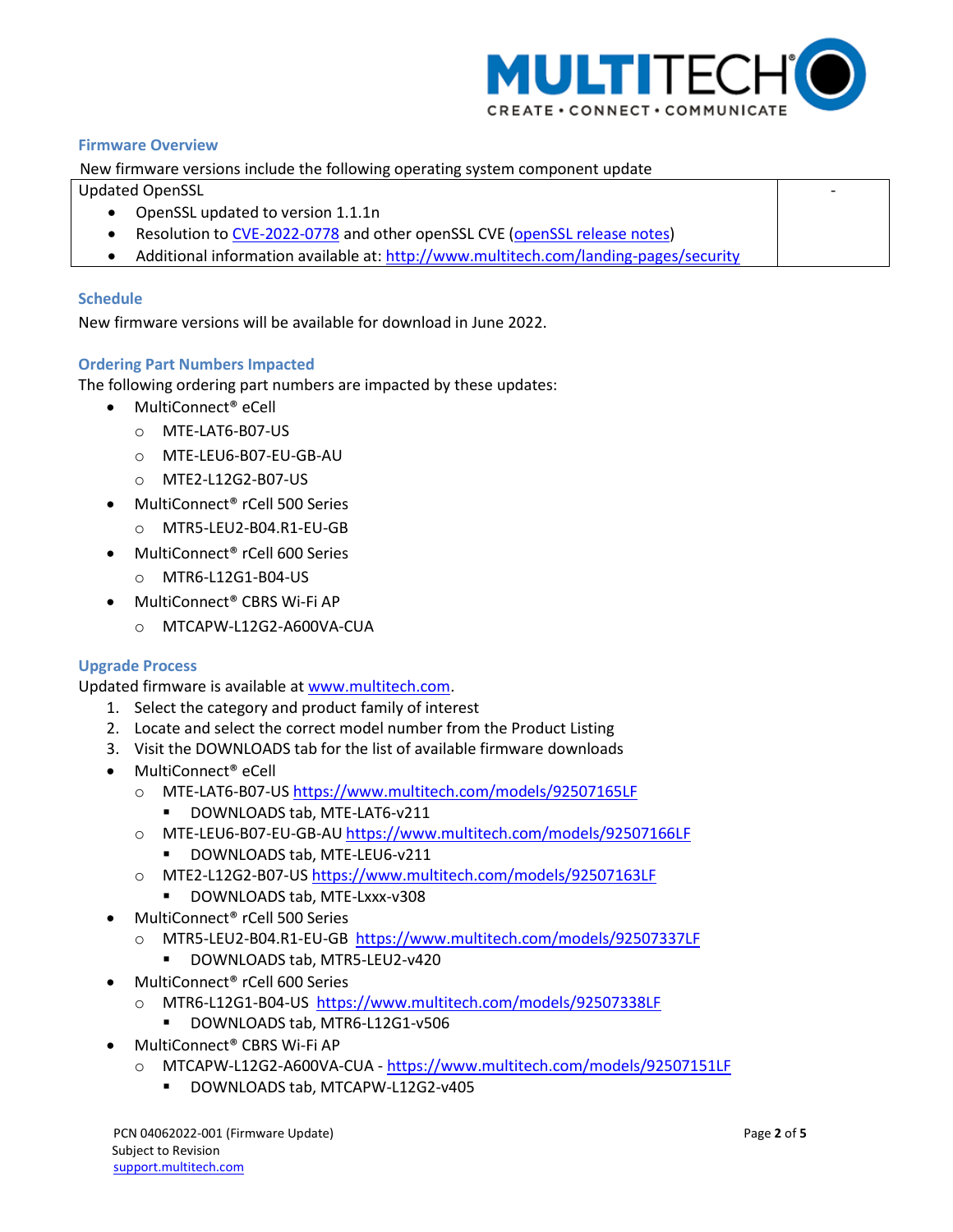

## <span id="page-2-0"></span>**Additional Information**

If you have any questions regarding this Product Change Notification, please contact your MultiTech sales representative or visit the technical resources listed below:

## **World Headquarters – USA**

+1 (763) 785-3500 | [sales@multitech.com](mailto:sales@multitech.com)

## **EMEA Headquarters – UK**

+(44) 118 959 7774 | [sales@multitech.co.uk](mailto:sales@multitech.co.uk)

## **MultiTech Security Advisories**

#### [www.multitech.com/landing-pages/security](http://www.multitech.com/landing-pages/security)

MultiTech monitors industry news and announcements to identity security issues that may impact our devices and operating systems and strive to provide the information and tools to keep your deployments secure and online.

#### **MultiTech Developer Resources:**

#### [www.multitech.net](http://www.multitech.net/)

An open environment where you can ask development related questions and hear back from MultiTech engineering or a member of this community.

#### **Knowledge Base:**

#### <http://www.multitech.com/kb.go>

Immediate access to support information and resolutions for all MultiTech products.

## **MultiTech Support Portal:**

[support.multitech.com](https://support.multitech.com/) Create an account and submit a support case directly to our technical support team.

## **MultiTech Website:**

[www.multitech.com](http://www.multitech.com/)

## **Trademarks and Registered Trademarks**

MultiConnect, MultiTech and the MultiTech logo are registered trademarks of Multi-Tech Systems, Inc. All other trademarks or registered trademarks are the property of their respective owners.

Copyright © 2022 by Multi-Tech Systems, Inc. All rights reserved.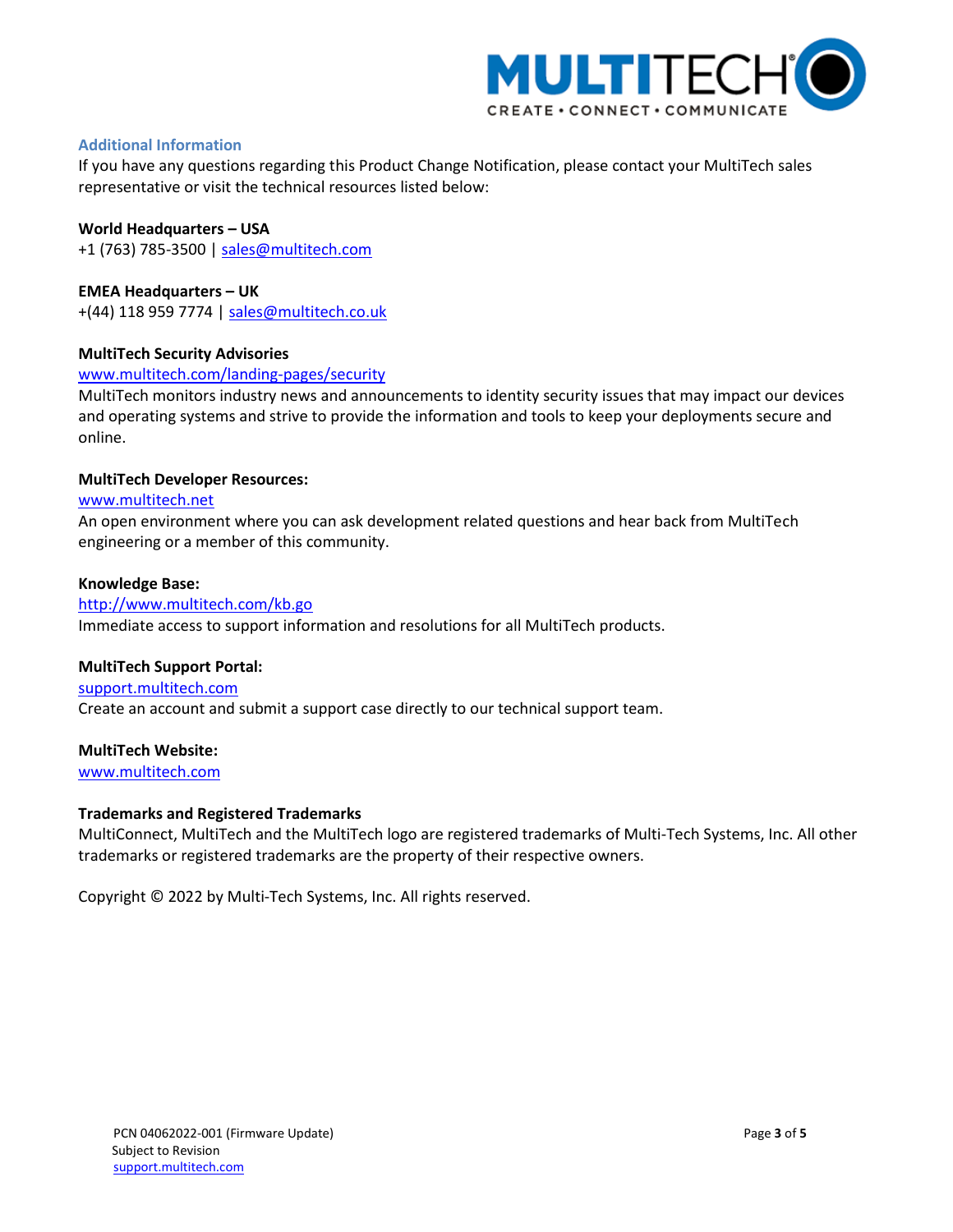

# **ATTACHMENT I Identifying Firmware Version**

When logging into the device via the user interface, the user can easily identify the version of firmware on their device.

| <b>MULTITECHO</b>                                                                                                                                                                                                                                                                                                                                                                                                                                                                                                                                                                  | <b>Firmware version 405</b><br>MTCAPW-L12G2-v405 |
|------------------------------------------------------------------------------------------------------------------------------------------------------------------------------------------------------------------------------------------------------------------------------------------------------------------------------------------------------------------------------------------------------------------------------------------------------------------------------------------------------------------------------------------------------------------------------------|--------------------------------------------------|
| MultiConnect® CBRS Wi-Fi AP v4.0<br>Usemame:<br>Password:<br>Login<br>This system is for the use of authorized users only. Individuals using this system without<br>authority, or in excess of their authority, are subject to having all their activities on this system<br>monitored and recorded by system personnel. Anyone using this system expressly consents to<br>such monitoring and is advised that if such monitoring reveals possible evidence of criminal<br>activity, system personnel may provide the evidence of such monitoring to law enforcement<br>officials. |                                                  |